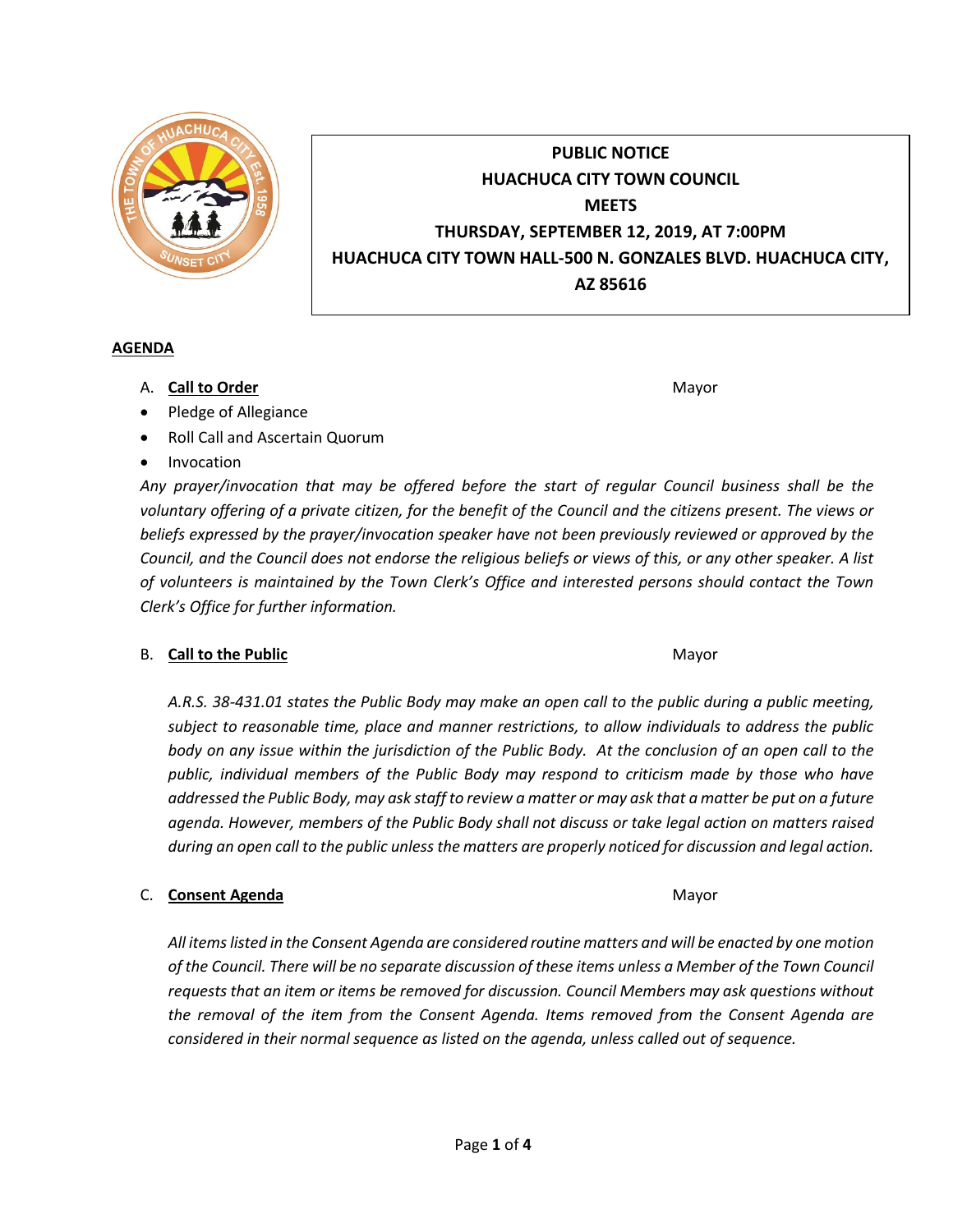- C.1 Consider approval of the minutes of the Council meeting held on August 8, 2019.
- C.2 Consider approval of the Payment Approval Report in the amount of \$ **153,748.00**
- C.3 Consider appointment of Ashley Pietro to serve on the Town's Public Safety Personnel Retirement System "PSPRS" Local Board.
- C.4 Authorize the declaration as surplus property the following items, to be sold by auction or otherwise disposed of in accordance with Town Policy:
	- A. 2002 KIA SEDONA VIN # KNDUP131926213892
	- B. 2002 CHRYSLER TOWN & COUNTRY VIN# 2C4GP44392R605939
	- C. 1998 CHEVROLET SILVERADO VIN# 1GCEK14WXWZ140727
	- D. 1995 PLYMOUTH VOYAGER VIN# 1P4GH54L8SX581813
	- E. 2004 CHEVROLET IMPALA VIN# 1G1JF52F347316094
	- F. 2003 DODGE DAKOTA VIN# 1D7HL38N43S382270
	- G. 2001 FORD TAURUS VIN# 1FAFP55U31A128491
	- H. 2005 PONTIAC SUNFIRE VIN# 3G2JB12FX5S183952
	- I. 2001 OLDSMOBILE ALERO VIN# 1G3NL52E81C174773
	- J. 2013 DODGE AVENGER VIN# 1C3CDZAB1DN537205
	- K. 2003 HONDA ODYSSEY VIN# 5FNRL186X3B105843
	- L. 2001 CHRYSLER SEBRING VIN# 4C3AG42H81E104608
	- M. 1988 LINCOLN TOWN CAR VIN# 1LNBM82FXJY704282

## D. **Unfinished Business before the Council** Mayor

*Public comment will be taken at the beginning of each agenda item, after the subject has been announced by the Mayor and explained by staff. Any citizen who wishes, may speak one time for five minutes on each agenda item before or after Council discussion. Questions from Council Members, however, may be directed to staff or a member of the public through the Mayor at any time.*

- D.1 Discussion and/or Action [Mayor Wallace]: Second Required Reading and Adoption of Ordinance 2019-15, AN ORDINANCE OF THE MAYOR AND COUNCIL OF THE TOWN OF HUACHUCA CITY, ARIZONA AMENDING THE TOWN CODE, TITLE 2 "ADMINISTRATION AND PERSONNEL" TO ADD PROVISIONS FOR ESTABLISHING A PUBLIC SAFETY PERSONNEL RETIREMENT SYSTEM (PSPRS) LOCAL BOARD IN TOWN CODE AND TO REFERENCE STATE STATUTORY REQUIREMENTS FOR PSPRS LOCAL BOARDS.
- D.2 Discussion and/or Action [Mayor Wallace]: Creation of a Review Board or Advisory Commission for the Town Police Department.

## E. **New Business before the Council** Mayor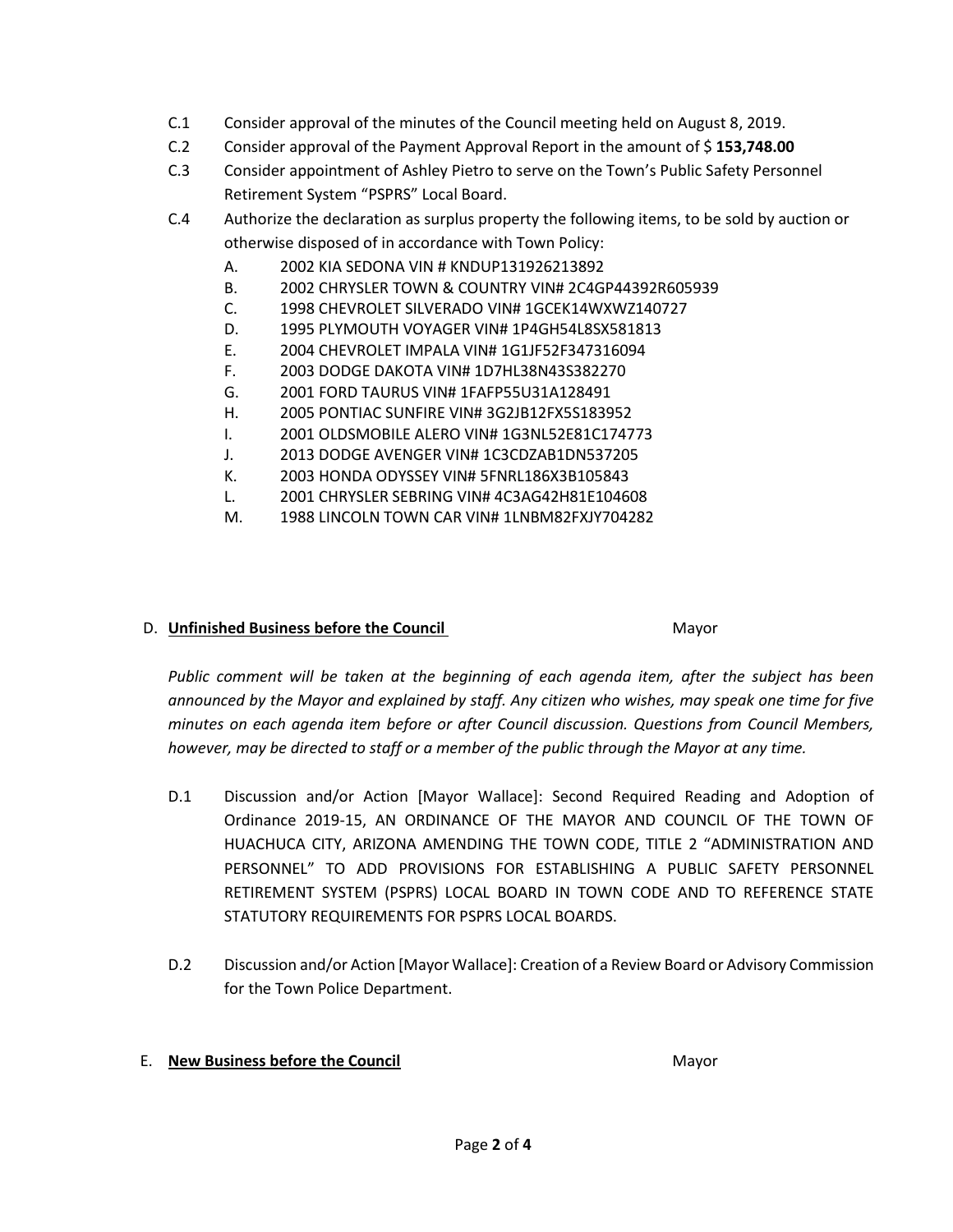*Public comment will be taken at the beginning of each agenda item, after the subject has been announced by the Mayor and explained by staff. Any citizen who wishes, may speak one time for five minutes on each agenda item before or after Council discussion. Questions from Council Members, however, may be directed to staff or a member of the public through the Mayor at any time.*

- E.1 Discussion and or/Action [Mayor Wallace]: Presentation of September yard of the month winners. The winners are: Phillip & Yvonne Johnston, Mirena Weber, and Nancy M. Miner.
- E.2 Discussion and or/Action [Spencer Forsberg]: July 2019 and August 2019 Financial Statement Review including Town grant tracking.
- E.3 Discussion and or/Action [Mayor Wallace]: Council decision acceptance of Councilmember Walter Welsch's resignation from Council, effective September 12, 2019.
- E.4 Discussion and or/Action [Mayor Wallace]: Council recognition and presentation of plaque to Councilmember Walter Welsch for six years of service to the Town of Huachuca City.
- E.5 Discussion and/or Action [Clerk Collins]: Announcement of vacant seat on the Town Council and establishment of the timeline for applicants to submit application materials for appointment to it.
- E.6 Discussion only [Mayor Wallace]: Recognition of Mayor Pro-Tem Donna Johnson's sixteen year service award from the League of Arizona Cities and Towns.
- E.7 Discussion and/or Action [Director Harvey] Town 4th of July, 2019, event after-action report and Council approval to schedule the 2020 event for Friday, July 3.
- E.8 Discussion and or/Action [Clerk Collins]: Council approval of Resolution 2019-28 adopting the Arizona State Library's public records retention and destruction schedules for the Town's records.
- E.9 Discussion and/or Action [Mayor Wallace]: First Reading of Ordinance 2019-14, AN ORDINANCE OF THE MAYOR AND COUNCIL OF THE TOWN OF HUACHUCA CITY, ARIZONA, AMENDING THE TOWN CODE, TITLE 2 "ADMINISTRATION AND PERSONNEL," TO CHANGE THE DUTIES OF THE POLICE CHIEF, TOWN MANAGER, TOWN CLERK, FINANCE CLERK AND TOWN COUNCIL; REMOVE PROVISIONS FOR K-9 OFFICERS; HAVE POLICE OFFICERS' AND ANIMAL CONTROL OFFICERS' PAY RATES ESTABLISHED BY THE TOWN MANAGER; AND AUTHORIZE THE TOWN MANAGER TO HIRE POLICE OFFICERS AND ANIMAL CONTROL OFFICERS BASED ON NEED AND BUDGET AVAILABILITY.
- E.10 Discussion and/or Action [Manager Williams]: Council approval of Resolution 2019-29 to adopt an Intergovernmental Agreement (IGA) with the Arizona Department of Transportation [ADOT] to establish maintenance and installation responsibilities for an emergency vehicle pre-emption system ("evp system") in the right-of-way of state highway 90.